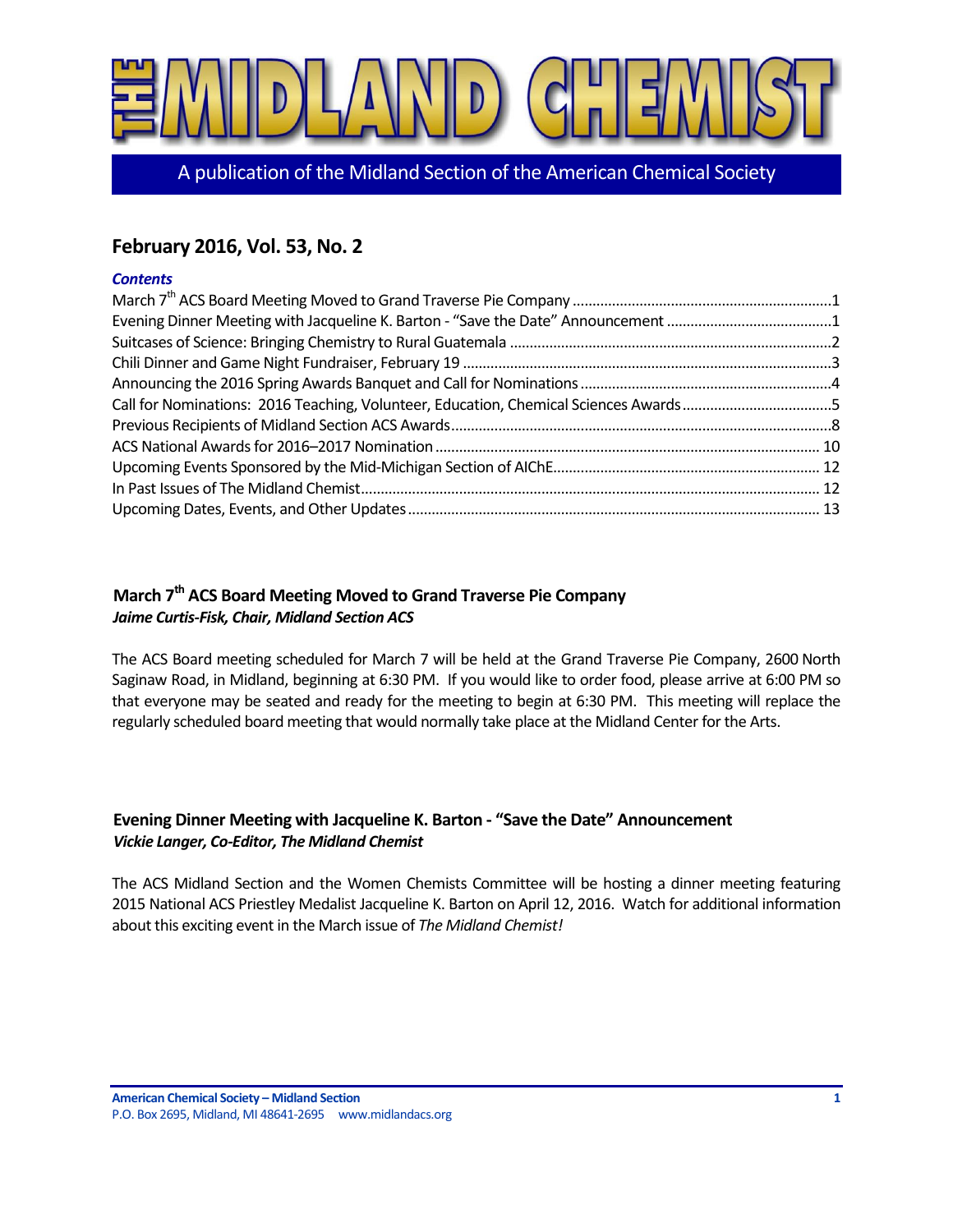### <span id="page-1-0"></span>**Suitcases of Science: Bringing Chemistry to Rural Guatemala** *Gina Malczewski, Past Chair, Midland Section ACS*



On January 1, a team of three people from Midland left home to teach science in Guatemala, in the town of Santa Avelina, about 8 hr by car from Guatemala City, the capital. This trip culminated six months of effort for a team that included me (the teacher), along with Cheryl Weeks-Rosten, a retired Midland educator who supervises in-service experiences at the William H. Botnan Experimental School (supported by HELPS International), and Marlene Saotome, who is a native Spanish speaker. We used an ACS grant of \$1000 and a portion of about \$750 of additional donations from local churches and individuals to develop materials

and purchase supplies. We financed our own travel. Armed with 27 experiments translated into Spanish, and seven large suitcases stuffed with items from beakers to thermometers, pipettes, balloons and coffee filters, and assisted by two young interpreters arranged by HELPS, I taught for 3.5 days at the Botnan school, where we also ate and slept. We reached 22 teachers of pre-K to adult curriculum (6th grade is the maximum level taught in local public schools). Educators who had never seen a thermometer or a stopwatch were measuring

and graphing temperature with time. They used digital balances to weigh reactants, and syringes with marshmallows to see the impact of pressure on volume. Mixtures, electromagnetic radiation, the water cycle and energy were all among the subjects addressed, and a digital weather station with data collection, prediction and storage capabilities was mounted and left in the care of the technology teacher. All the educators plan to incorporate the activities into their classrooms. We hope to return to the school and/or work with teachers in the capital to sustain the education effort. For me, it was exhausting and exhilarating--I am ready to go again.





L-R: Jairo and Claudia (interpreters), Cheryl, Marlene, Nahum (HELPS), Gina, Gary (volunteer from OR) *Photographs courtesy of Gina Malczewski*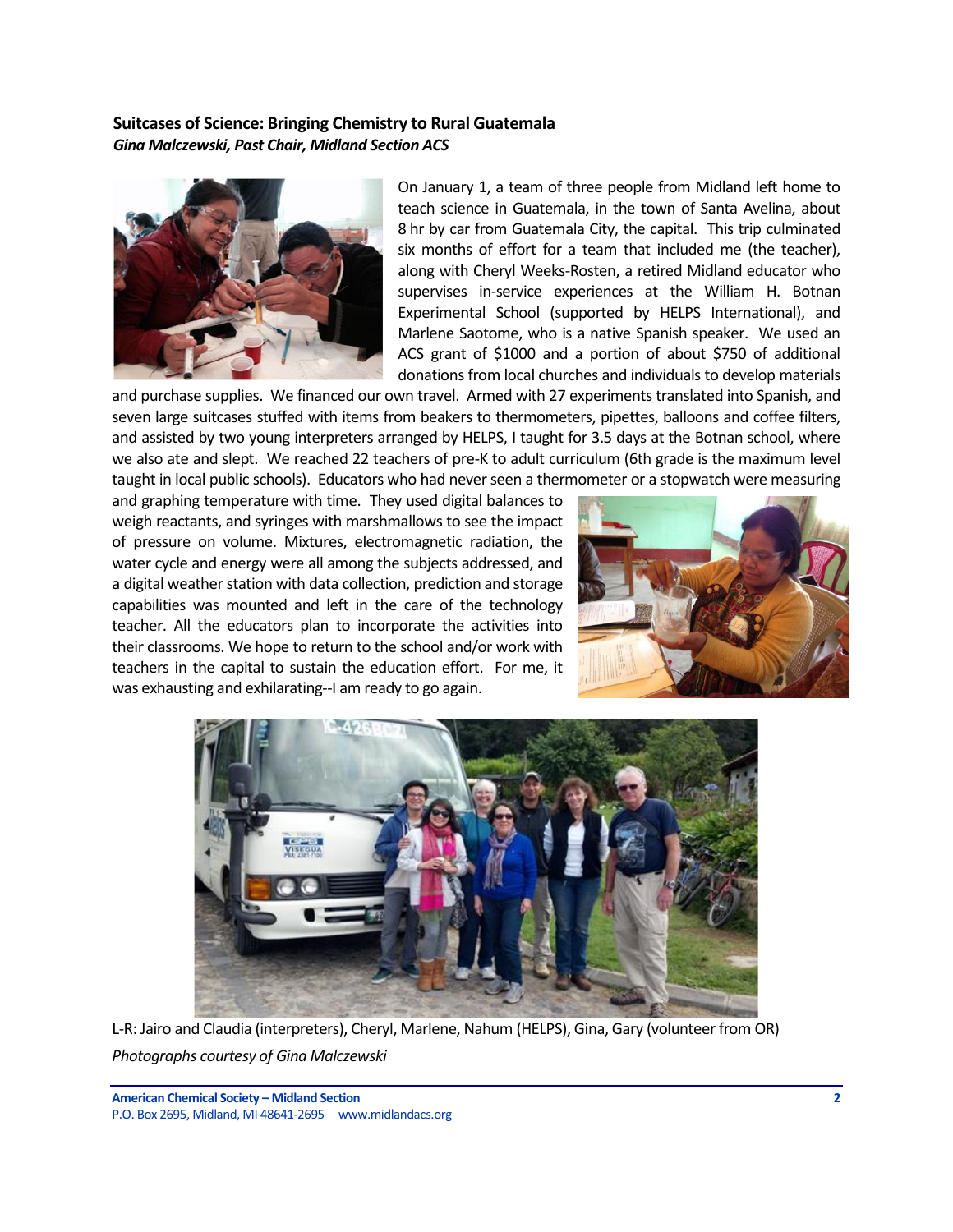<span id="page-2-0"></span>**Chili Dinner and Game Night Fundraiser, February 19** *Dale LeCaptain, Councilor, Midland Section ACS, and Faculty Advisor, CMU Student Chapter*

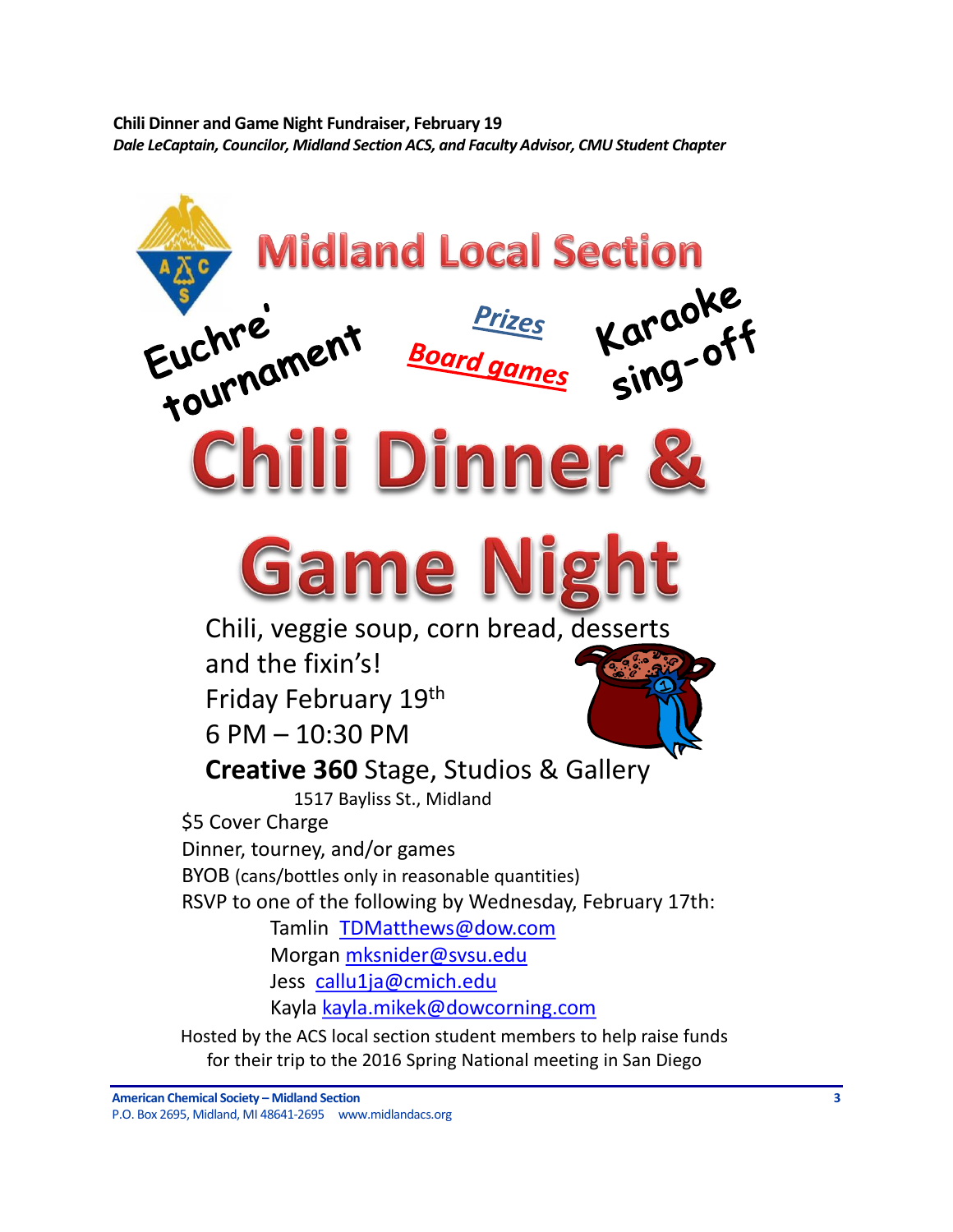# <span id="page-3-0"></span>**Announcing the 2016 Spring Awards Banquet and Call for Nominations** *Diana Deese, Awards Committee Chair, Midland Section ACS*

It is that time of year again when we have the opportunity to recognize outstanding educators, volunteers, and colleagues. I am asking that you take the time and nominate that outstanding person and have them recognized at the American Chemical Society-Midland Section Spring Awards Banquet at the Great Hall and Convention Center in Midland on Wednesday, April 27, 2016. The awards banquet is a great way to connect with others in the industry, those who have gone before us, those who teach the next generation, and those who will be following in our footsteps.

The process of nominating can be fun and easy. Consider getting your colleagues together for lunch and putting together a packet. If you are in a managerial role and are worried about favoritism, consider nominating 2-3 qualified persons (you will remain anonymous). If you feel you deserve an award but everyone is just too busy to notice, consider leaving suggestions or have an outright discussion with your manager. If you are a parent: Does your child have a great science teacher? If so, consider nominating him/her.

From personal experience, if you know the deserving person, it only takes 1 hour to put together an awardwinning letter and an additional 15 minutes soliciting supporting letters. Think of what it will mean to that person and how good you will feel about your good deed. I have listed previous award recipients and would like to remedy that frequent "No Recipient" comment, as there is surely someone deserving in every category!

When you realize how exciting it is to nominate someone at the local level and you want to do more, I invite you to peruse the veritable cornucopia of awards the American Chemical Society offers at the national level. I have listed them as the last page of the call for nominations along with a web address where you can find out more information. Now is the time to begin nominations for National ACS awards for 2016-2017 as most annual reviews have a deadline of November 1.

Nomination packets for all awards (except outstanding high school and collegiate awards) must, at a minimum, consist of a current resume or equivalent, and at least one supporting letter in addition to your letter of nomination, all stating why the nominee is deserving of the award with specific examples of professional involvement/growth, contributions to industry, and outside affiliations.

It is highly recommended that the nomination include a publications and patent list where applicable and additional letters of support which can come from students, parents, community members, and/or administrators. An example nomination letter can be requested from the awards chair via e-mail. Nominees must not have received the same award that they are being nominated for within the past 10 years. Nominations not meeting the minimum requirements, and submissions received after the April 1, 2016 deadline, will not be considered.

For those of you sequestered in labs who feel you might not be able to attend unless you nominate someone, I say save the date and come on out for a night of food, fun, and fraternization! Watch for more detailed information and the Spring Awards Banquet RSVP form in the March issue of *The Midland Chemist*!

As always, contact me if you have any questions: Diana Deese, Midland Section ACS Awards Committee Chair [\(dkdeese@dow.com\)](mailto:dkdeese@dow.com).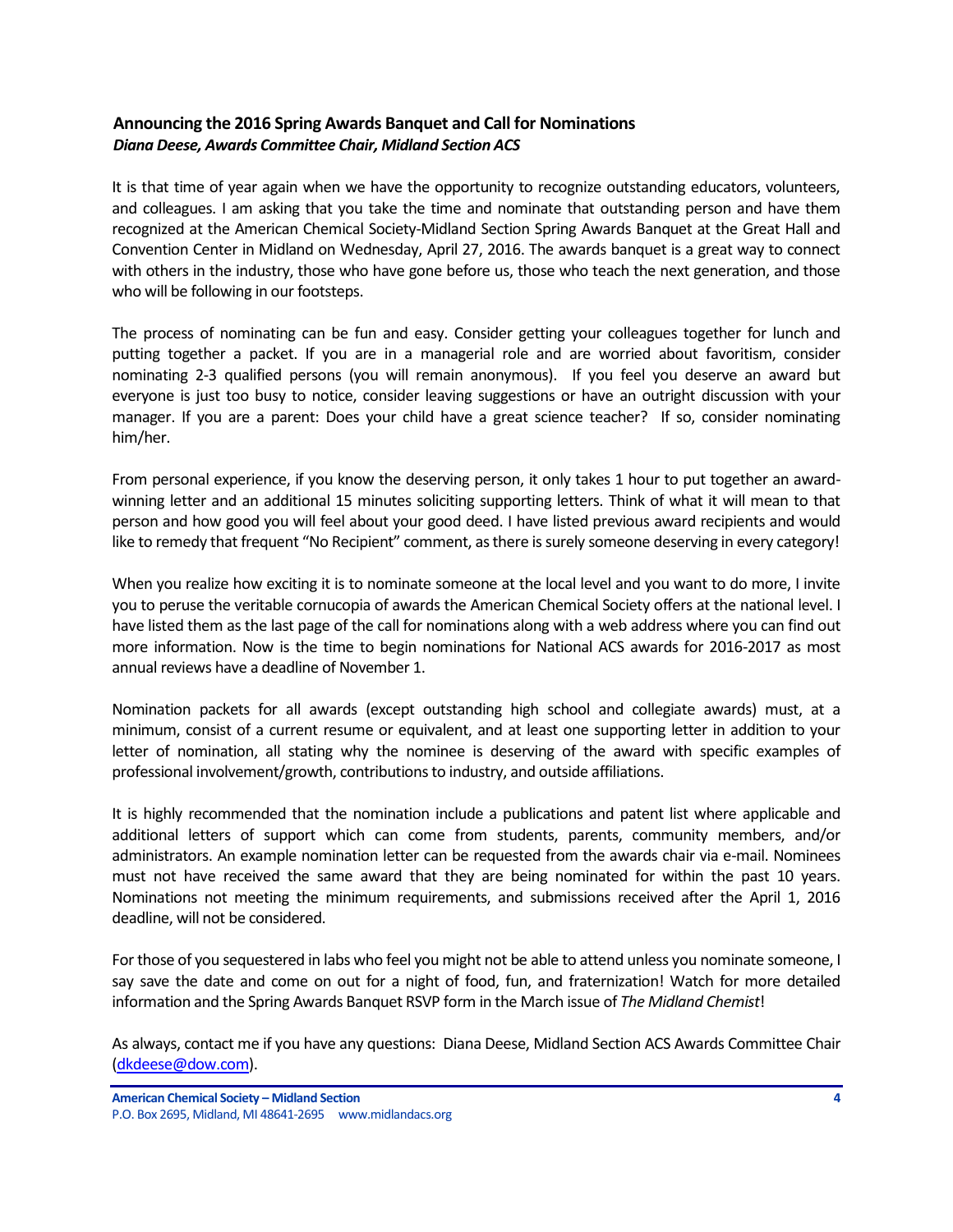# <span id="page-4-0"></span>**Call for Nominations: 2016 Teaching, Volunteer, Education, Chemical Sciences Awards** *Diana Deese, Awards Committee Chair, Midland Section ACS*

Each year, the Midland Section of the American Chemical Society presents awards to recognize outstanding achievement in the chemical sciences. Nominations for the 2016 awards are invited for the following areas:

- Outstanding Elementary Level Science Teaching
- Outstanding Middle Level Science Teaching
- Outstanding High School Chemistry Teaching
- Outstanding College Chemistry Teaching
- **•** Science Education Volunteer of the Year
- Outstanding Achievement and Promotion of the Chemical Sciences
- Outstanding Service to the American Chemical Society
- Promotion of Diversity in Chemistry, Related Sciences, and Engineering
- Outstanding Chemical Technician
- Outstanding High School / College Chemistry Students

### *Outstanding Science / Chemistry Teaching Awards*

Candidates for the teaching awards must be educators at schools in the five-county geographical area of the Midland Section: Bay, Gratiot, Isabella, Midland and Saginaw Counties. One candidate will be recognized for their teaching contributions in each of the following categories: Elementary, Middle Level, High School, and College.

### *Science Education Volunteer of the Year*

The Science Education Volunteer of the Year award is presented to an individual who makes a substantial contribution to science learning in the Midland Section through voluntary efforts.

### *Outstanding Achievement and Promotion of the Chemical Sciences*

Each year the Midland Section honors an individual residing within the Section's geographical area who has demonstrated outstanding achievement and promotion of the chemical sciences. This award recognizes dedication and service to the chemical profession, but the recipient need not be an ACS member.

### *Outstanding Service to the American Chemical Society*

The Section sponsors an annual award to recognize outstanding service to the Midland Section of the ACS. This award recognizes achievement in the promotion of the goals and objectives of the Society. Nominees shall be members of the Midland Section. Nominations should include a history of service to the Midland Section, and supporting letters from fellow ACS members.

### *Promotion of Diversity in Chemistry, Related Sciences, and Engineering*

This award recognizes a person or group residing in Midland, Bay, Saginaw, Isabella or Gratiot County for outstanding achievement in enhancing the participation of under-represented groups in the study of chemistry, related sciences, and engineering. The nomination must come from a Midland Section ACS member. The criteria for this award include teaching, mentoring, serving as a role model, and active and sustained participation in organizations that support diversity which have had a demonstrable impact on the promotion of diversity in chemistry, related sciences, and engineering. Members of the Midland Section Minority Affairs Committee are ineligible to receive this award.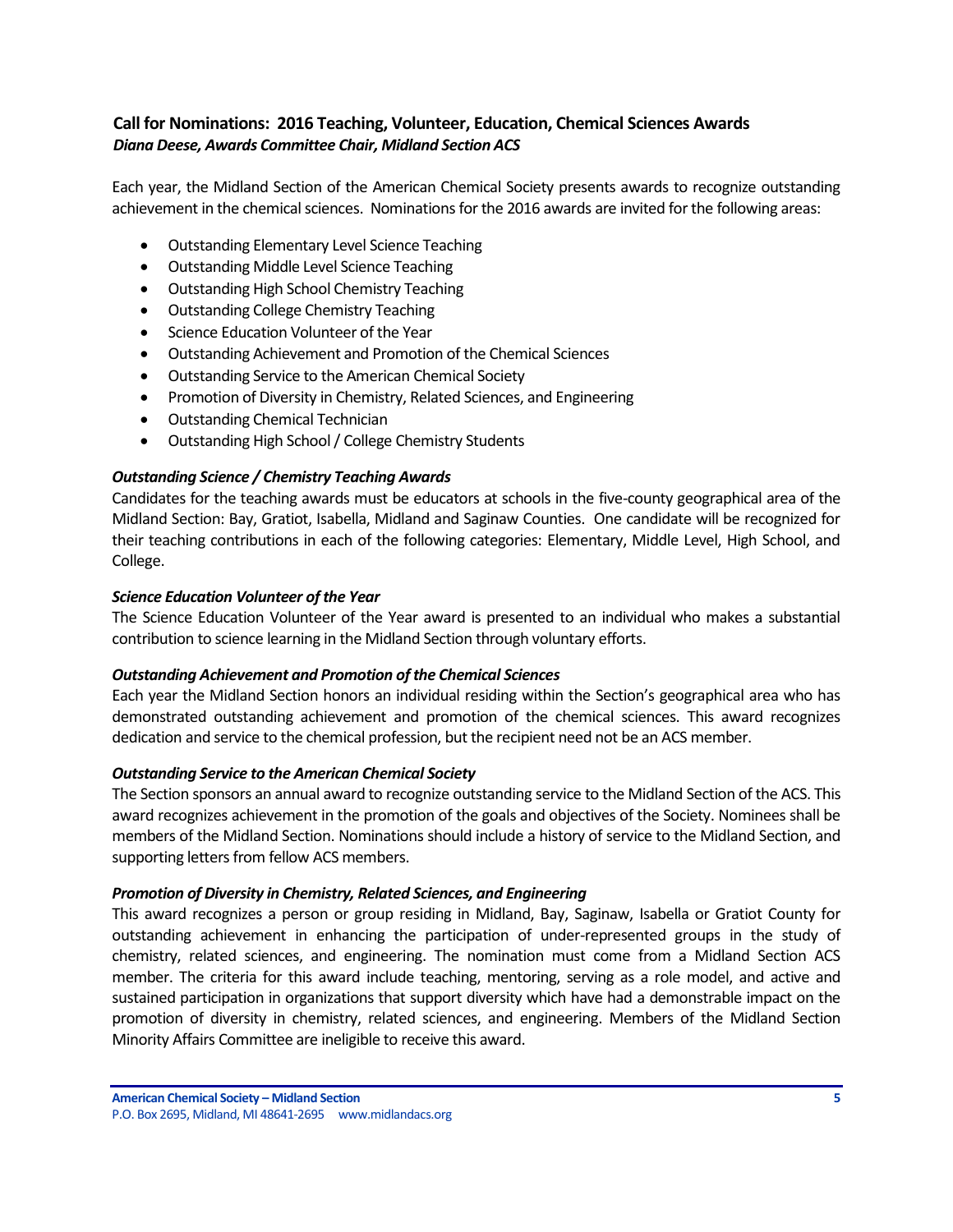### *Outstanding Chemical Technician*

The Section presents an annual Outstanding Chemical Technician Award to an individual who has demonstrated an extremely high degree of professionalism as a chemical technician. Nominees must have worked for five years as a chemical technician, or in a related field, and whose primary job includes conducting experimentation or correlating information to help solve chemical problems or discover new chemical knowledge. The nominee must have successfully completed a two-year post-high school level chemistry curriculum leading to an associate degree, the equivalent course in a baccalaureate program, or equivalent experience. Chemical technicians do not need to be an ACS member to be eligible for this award. Nominations should include outside affiliations. *Request the National ACS nomination form from the awards chair to nominate in this category.* 

Recipients of all awards will be selected by the Awards Committee with the exception of the Outstanding Achievement and Promotion of the Chemical Sciences award which is submitted for approval by the Midland Section ACS Executive Committee. Nominators should write a letter indicating the award and describing the attributes of the candidate.

Nomination packets for all awards (except outstanding high school and collegiate awards) must, at a minimum, consist of a current resume or equivalent, and at least one additional supporting letter included with your nomination all stating why the nominee is deserving of the award. Specific examples should be given in areas such as professional involvement/growth, contributions to industry, and outside affiliations. It is highly recommended that the nomination include a publications and patent list where applicable. Additional letters of support can come from students, parents, community members, and/or administrators.

The deadline for nominations is Friday, April 1, 2016. Nominations not meeting the minimum requirements, and submissions received after the April 1 deadline, will not be considered. Mail or fax submissions are acceptable; *electronic (e-mail) submissions are preferred*. All submissions must be accompanied by the name, position, address and phone number of the nominator.

### *Outstanding High School / College Chemistry Students*

The Awards Committee also recognizes outstanding chemistry students at the high school and collegiate levels. Those students should be selected by their respective departments, and their names forwarded to the Awards Committee using the form attached to this call for nominations. One selection per school; no supporting letters needed.

Award recipients as well as Chemistry Olympiad winners and Fifty/Sixty/Seventy Year ACS Members will be honored at the 2016 ACS Spring Recognition Dinner at the Great Hall and Convention Center, in Midland, on Wednesday, April 27, 2016.

The Awards Committee greatly appreciates the efforts involved in nominating someone, and wishes to thank you for helping to recognize deserving students, colleagues, and educators in our local section. Please pass this information along to anyone involved in our local science programs!

For example nominations or more detail on any award, please contact Diana Deese. *Electronic submissions are acceptable and preferred*, or via U.S. mail to:

Diana K. Deese, Chair, Midland Section ACS Awards Committee Phone: (989) 636-9915, E-mail[: awards@midlandacs.org](mailto:awards@midlandacs.org) or [dkdeese@dow.com](mailto:dkdeese@dow.com)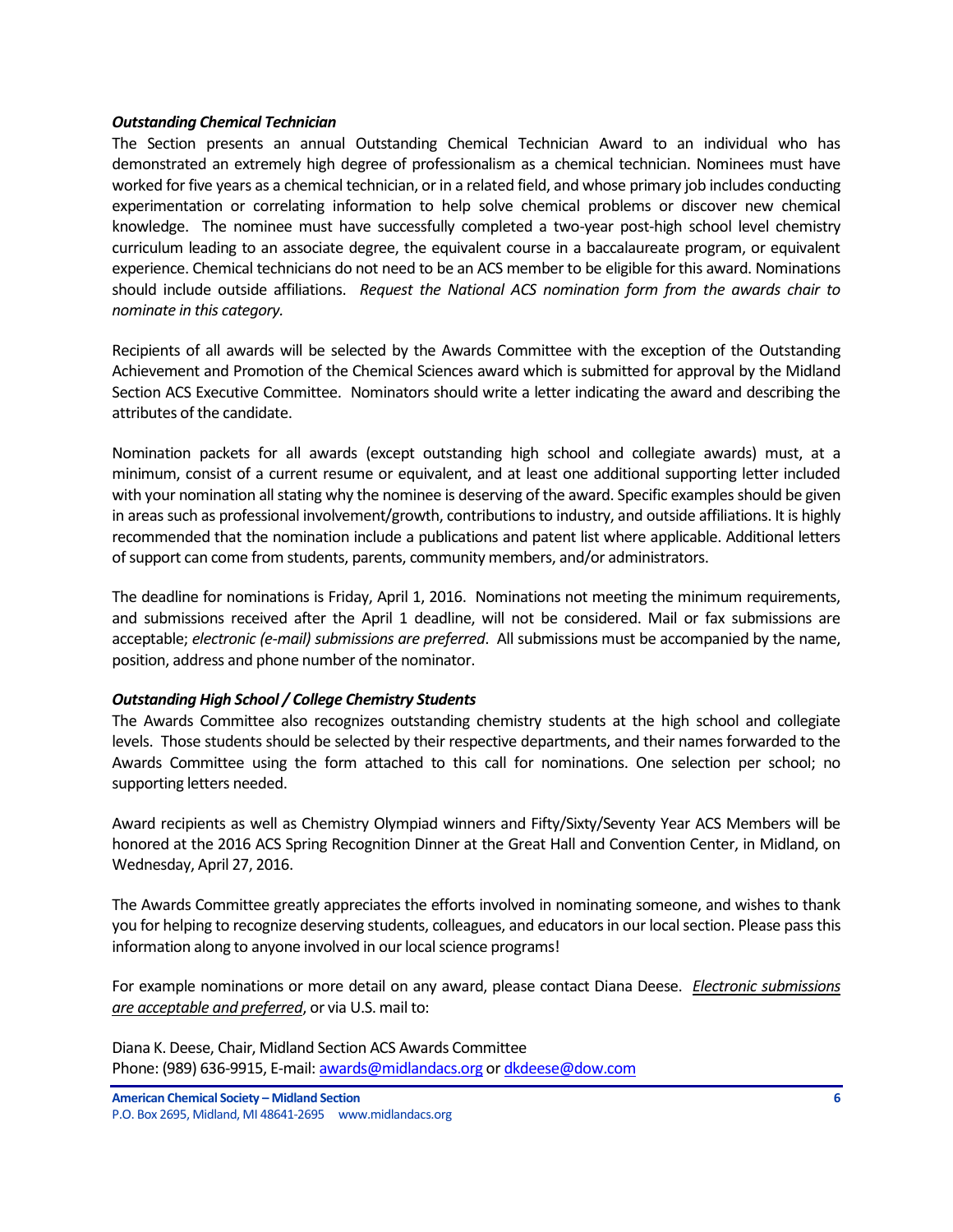

# **American Chemical Society – Midland Section**

**Nomination Form for 2016 Outstanding High School / Collegiate Chemistry Student ACS Midland Section**

| (Indicate) (Please print legibly)                                                                                                            |
|----------------------------------------------------------------------------------------------------------------------------------------------|
|                                                                                                                                              |
|                                                                                                                                              |
|                                                                                                                                              |
| Student's career/postgraduate plans (if known):                                                                                              |
|                                                                                                                                              |
| <u> 1989 - Johann Stoff, amerikansk politiker (d. 1989)</u><br>Please return this form to the following address no later than April 1, 2016: |
| Diana K. Deese                                                                                                                               |
| ACS Awards Committee Chair, Midland Section<br>Phone: (989) 636-9915                                                                         |

Phone: (989) 636-9915 E-mail[: dkdeese@dow.com](mailto:dkdeese@dow.com)

**American Chemical Society – Midland Section 7** P.O. Box 2695, Midland, MI 48641-2695 www.midlandacs.org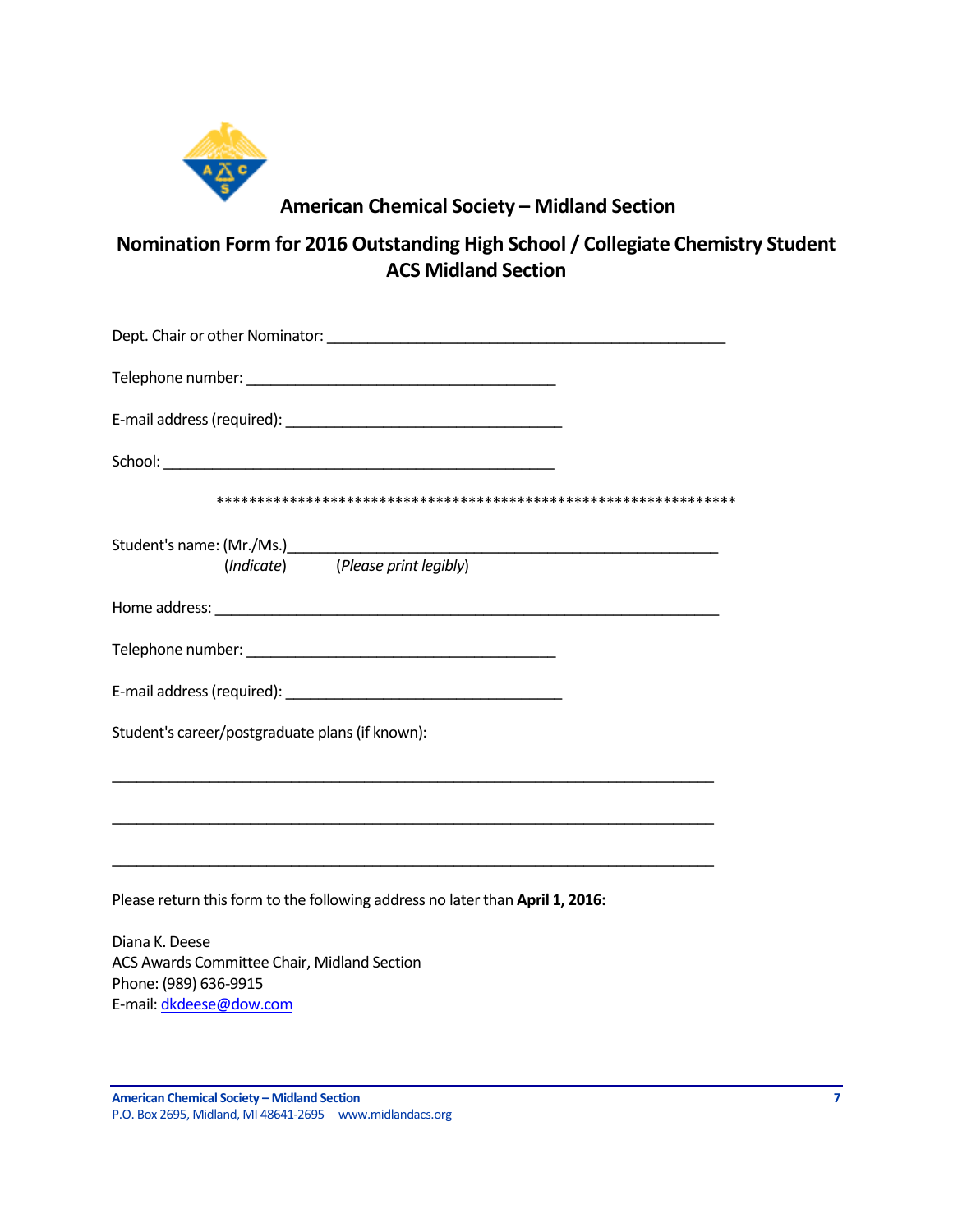# <span id="page-7-0"></span>**Previous Recipients of Midland Section ACS Awards** *Diana Deese, Awards Committee Chair, Midland Section ACS*

|      | <b>Elementary Level Science Education</b> |      | <b>Middle Level Science Education</b> |      | <b>High School Chemistry Teaching</b> |  |
|------|-------------------------------------------|------|---------------------------------------|------|---------------------------------------|--|
| 1992 | Karen Ziemelis                            | 1992 | Derrell Steffen                       | 1989 | <b>Robert Wallace</b>                 |  |
| 1993 | Lela Wade                                 | 1993 | Laurie Hepinstall                     | 1990 | Gary Ronk                             |  |
| 1994 | Constance A. Dullock                      | 1994 | JoAnn Kraut                           | 1991 | No Recipient                          |  |
| 1995 | Joan Klopcic                              | 1995 | No Recipient                          | 1992 | John Clark, Edna Konwinski            |  |
| 1996 | Mark Hackbarth                            | 1996 | Barbara J. Bibbee                     | 1993 | Mary Irons                            |  |
| 1997 | Denise Koppleberger, Cheryl Ruthig        | 1997 | Gary J. Johnson                       | 1994 | Jo Ann Pelkki                         |  |
| 1998 | Barbara McGivern                          | 1998 | No Recipient                          | 1995 | No Recipient                          |  |
| 1999 | John Clark                                | 1999 | No Recipient                          | 1996 | Sandra Schafer                        |  |
| 2000 | Sue Burtch, Robin Harshman-Rogers,        | 2000 | No Recipient                          | 1997 | Mary Fredell                          |  |
|      | Vicki Richard, Clare Jorgensen            | 2001 | No Recipient                          | 1998 | Dale Ressler                          |  |
| 2001 | Cathy Egerer, Amy Hindbaugh-Marr          | 2002 | Joel Mikusko                          | 1999 | <b>Robert Enszer</b>                  |  |
| 2002 | Maureen Becker                            | 2003 | No Recipient                          | 2000 | Steven Kelly                          |  |
| 2003 | Leon Katzinger                            | 2004 | Christine Brillhart                   | 2001 | <b>William Stokes</b>                 |  |
| 2004 | Joan Roels                                | 2005 | No Recipient                          | 2002 | Robert Hansen                         |  |
| 2005 | <b>Curt Moses</b>                         | 2006 | <b>Matthew Miller</b>                 | 2003 | No Recipient                          |  |
| 2006 | Robin Allen                               | 2007 | John Hoving                           | 2004 | Doug Grezeszak                        |  |
| 2007 | Diane Huckins                             | 2008 | Mark Koschmann                        | 2005 | Pamela Thompson                       |  |
| 2008 | Rachel Pappas                             | 2009 | Carla Piazza                          | 2006 | Daniel Sealy                          |  |
| 2009 | No Recipient                              | 2010 | Melinda Coyle                         | 2007 | No Recipient                          |  |
| 2010 | No Recipient                              | 2011 | Jennifer Lenon                        | 2008 | No Recipient                          |  |
| 2011 | Beth Quimby                               | 2012 | Jayme Swanson                         | 2009 | Nancy Vossen                          |  |
| 2012 | No Recipient                              | 2013 | John Barnes                           | 2010 | Sandra Schafer                        |  |
| 2013 | No Recipient                              | 2014 | No Recipient                          | 2011 | David Allan                           |  |
| 2014 | No Recipient                              | 2015 | Mark Hackbarth                        | 2012 | David Bruessow                        |  |
| 2015 | Molly Kelsey                              |      |                                       | 2013 | Tom Short, Sarah Beery                |  |
|      |                                           |      |                                       | 2014 | No Recipient                          |  |
|      |                                           |      |                                       | 2015 | Jeff Yoder                            |  |
|      | <b>College Chemistry Teaching</b>         |      |                                       |      |                                       |  |
| 1989 | Joan Sabourin                             | 2001 | Sandra Smith                          | 2013 | No Recipient                          |  |
| 1990 | <b>Bob Howell</b>                         | 2002 | Margaret Hill                         | 2014 | David Baker                           |  |
| 1991 | Robert Kohrman                            | 2003 | Dale Meier                            | 2015 | Estelle Lebeau                        |  |
| 1992 | <b>Scott Hill</b>                         | 2004 | Katherine Blystone                    |      |                                       |  |
| 1993 | Ajit Sharma                               | 2005 | Ronald Sharp                          |      |                                       |  |
| 1994 | Laura Vosejpka                            | 2006 | Arthur G. Smith                       |      |                                       |  |
| 1995 | George Eastland                           | 2007 | Cynthia N. Peck                       |      |                                       |  |
| 1996 | <b>Martin Spartz</b>                      | 2008 | No Recipient                          |      |                                       |  |
| 1997 | Philip Squattrito                         | 2009 | No Recipient                          |      |                                       |  |
| 1998 | <b>Thomas Delia</b>                       | 2010 | Anton Jenson                          |      |                                       |  |
| 1999 | Steven E. Keinath                         | 2011 | No Recipient                          |      |                                       |  |
| 2000 | James Hutchison                           | 2012 | David S. Karpovich                    |      |                                       |  |
|      | <b>Science Education Volunteer</b>        |      |                                       |      |                                       |  |
| 1992 | <b>Gregg Young</b>                        | 1999 | William Albe                          | 2007 | Teri Bickmore                         |  |
| 1993 | Peter Bonk                                | 2000 | Karol Childs                          |      | Cal Goeders                           |  |
| 1994 | Peter Moehs                               | 2001 | Donald Petersen                       | 2008 | <b>Tim Drier</b>                      |  |
| 1995 | Gretchen Kohl                             | 2002 | Joan McMahon                          | 2009 | Dave Stickles                         |  |

**American Chemical Society – Midland Section 8**

P.O. Box 2695, Midland, MI 48641-2695 www.midlandacs.org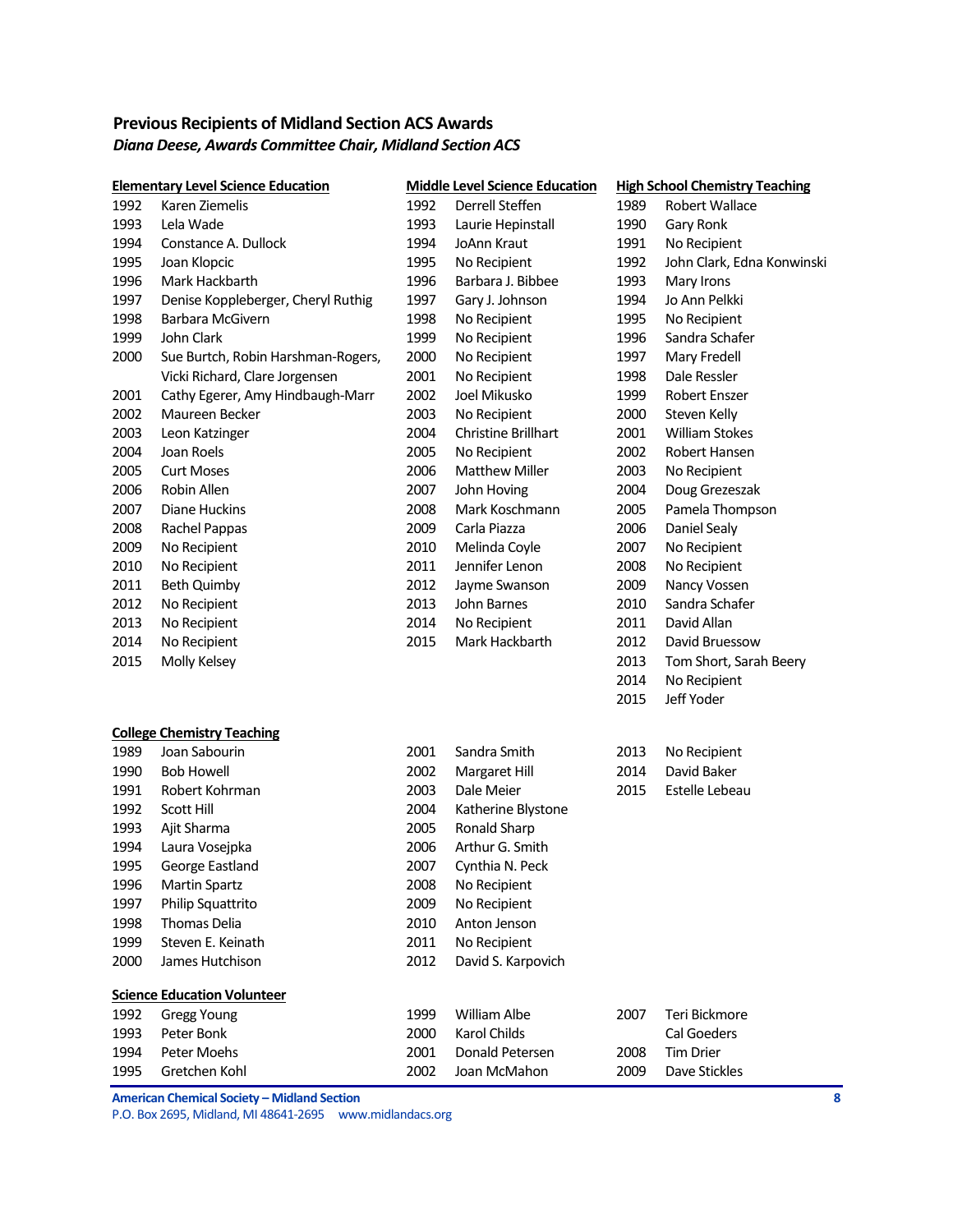| 1996 | John Blizzard                                                                                                | 2003 | John Blizzard                       | 2010 | Lisa Thackery         |                        |
|------|--------------------------------------------------------------------------------------------------------------|------|-------------------------------------|------|-----------------------|------------------------|
|      | Richard Van Effen                                                                                            | 2004 | Jan Zanyk                           | 2011 |                       | Charles & Barbara Roth |
| 1997 | Marvin Tegen                                                                                                 | 2005 | Eldon Graham                        | 2012 | Estelle Lebeau        |                        |
| 1998 | Carlton Beyer                                                                                                | 2006 | Tom Chamberlin                      | 2013 | No Recipient          |                        |
|      |                                                                                                              |      |                                     | 2014 | Charles Nielsen       |                        |
|      |                                                                                                              |      |                                     | 2015 | Gina Malczewski       |                        |
|      | <b>Outstanding Achievement in the Promotion of Diversity in Chemistry, Related Sciences, and Engineering</b> |      |                                     |      |                       |                        |
|      |                                                                                                              |      | (Awarded every other year)          |      |                       |                        |
| 2002 | George Gant, Richard Stringfield                                                                             | 2008 | Sandra Parker                       | 2014 | Victor Atiemo-Obeng   |                        |
| 2004 | Smallwood Holoman, Jr.                                                                                       | 2010 | Theophilus Leapheart                |      |                       |                        |
| 2006 | Joan Sabourin                                                                                                | 2012 | Linneaus Dorman                     |      |                       |                        |
|      | <b>Outstanding Chemical Technician</b>                                                                       |      |                                     |      |                       |                        |
| 1997 | Connie J. Murphy                                                                                             | 2004 | Sherry Allen                        | 2011 | Amy Tesolin-Gee       |                        |
| 1998 | David Stickles                                                                                               | 2005 | <b>Bill Rievert</b>                 | 2012 | Amber Wallace         |                        |
| 1999 | Ronald L. Good                                                                                               | 2006 | Margo McIvor                        | 2013 | No Recipient          |                        |
| 2000 | Kurt A. Bell                                                                                                 | 2007 | Debbie Bailey                       | 2014 | Jeff Seifferly        |                        |
| 2001 | Gordon R. Roof                                                                                               | 2008 | Sue Perz                            | 2015 | <b>Brian Scherzer</b> |                        |
| 2002 | Cynthia J. Gould                                                                                             | 2009 | Diana Deese                         |      |                       |                        |
| 2003 | Robert Krystosek                                                                                             | 2010 | No Recipient                        |      |                       |                        |
|      | <b>Outstanding Achievement and Promotion of the Chemical Sciences</b>                                        |      |                                     |      |                       |                        |
| 1976 | Dr. Turner Alfrey, Jr.                                                                                       | 1990 | Dr. Joseph E. Dunbar                | 2004 |                       | Herbert D. (Ted) Doan  |
| 1977 | Dr. Etcyl H. Blair                                                                                           | 1991 | Dr. Thomas H. Lane                  | 2005 | Dr. Michael J. Owen   |                        |
| 1978 | Dr. David C. Young                                                                                           | 1992 | Dr. Donald A. Tomalia               | 2006 |                       | Dr. Robert E. Kohrman  |
| 1979 | Dr. Vernon A. Stenger                                                                                        | 1993 | Dr. Dale J. Meier                   | 2007 | Dr. Petar R. Dvornic  |                        |
| 1980 | Dr. Daniel R. Stull                                                                                          | 1994 | Dr. Philip T. Delassus              | 2008 | Dr. Jack Kruper       |                        |
| 1981 | Dr. Bob A. Howell                                                                                            | 1995 | Dr. Duane B. Priddy                 | 2009 | No Recipient          |                        |
| 1982 | Dr. Wendell L. Dilling                                                                                       | 1996 | Dr. Hans G. Elias                   | 2010 | No Recipient          |                        |
| 1983 | Dr. Donald R. Weyenberg                                                                                      | 1997 | Dr. Ludo K. Frevel                  | 2011 | Dr. James Falender    |                        |
| 1984 | Dr. Edwin P. Plueddemann                                                                                     | 1998 | Dr. Patrick B. Smith                | 2012 | No Recipient          |                        |
| 1985 | Dr. Raymond P. Boyer                                                                                         | 1999 | Dr. David E. Henton                 | 2013 | No Recipient          |                        |
| 1986 | Stanley P. Klesney                                                                                           | 2000 | Dr. Steven J. Martin                | 2014 | No Recipient          |                        |
| 1987 | Dr. Warren B. Crummett                                                                                       | 2001 | Dr. Edwin C. Steiner                | 2015 | Dr. James Tonge       |                        |
| 1988 | Dr. A. Lee Smith                                                                                             | 2002 | Dr. Thomas J. Delia                 |      |                       |                        |
| 1989 | Dr. Do Ik Lee                                                                                                | 2003 | Dr. Robert M. Nowak                 |      |                       |                        |
|      | <b>Outstanding Service to the American Chemical Society</b>                                                  |      |                                     |      |                       |                        |
| 1989 | Dr. David C. Young                                                                                           | 2000 | Dr. Peter & Dr. Patricia Dreyfuss   |      | 2011                  | No Recipient           |
| 1990 | Dr. Linneaus C. Dorman                                                                                       | 2001 | 2012<br>Dr. George W. Eastland, Jr. |      | No Recipient          |                        |
| 1991 | Dr. Donald R. Petersen                                                                                       | 2002 | Joan Sabourin                       |      | 2013                  | No Recipient           |
| 1992 | Dr. Wendell L. Dilling                                                                                       | 2003 | John Blizzard<br>2014               |      | No Recipient          |                        |
| 1993 | Dr. Bob A. Howell                                                                                            | 2004 | Dr. Steven E. Keinath               |      | 2015                  | Amy Tesolin-Gee        |
| 1994 | Eldon L. Graham                                                                                              | 2005 | Ann Birch                           |      |                       |                        |
| 1995 | Gretchen S. Kohl                                                                                             | 2006 | Dr. Philip Squattrito               |      |                       |                        |
| 1996 | Fran K. Voci                                                                                                 | 2007 | David L. Stickles                   |      |                       |                        |
| 1997 | Dr. Thomas H. Lane                                                                                           | 2008 | Connie Murphy                       |      |                       |                        |
| 1998 | Vicky S. Cobb                                                                                                | 2009 | No Recipient                        |      |                       |                        |
| 1999 | Dr. Theodore E. Tabor                                                                                        | 2010 | No Recipient                        |      |                       |                        |

**American Chemical Society – Midland Section 9** P.O. Box 2695, Midland, MI 48641-2695 www.midlandacs.org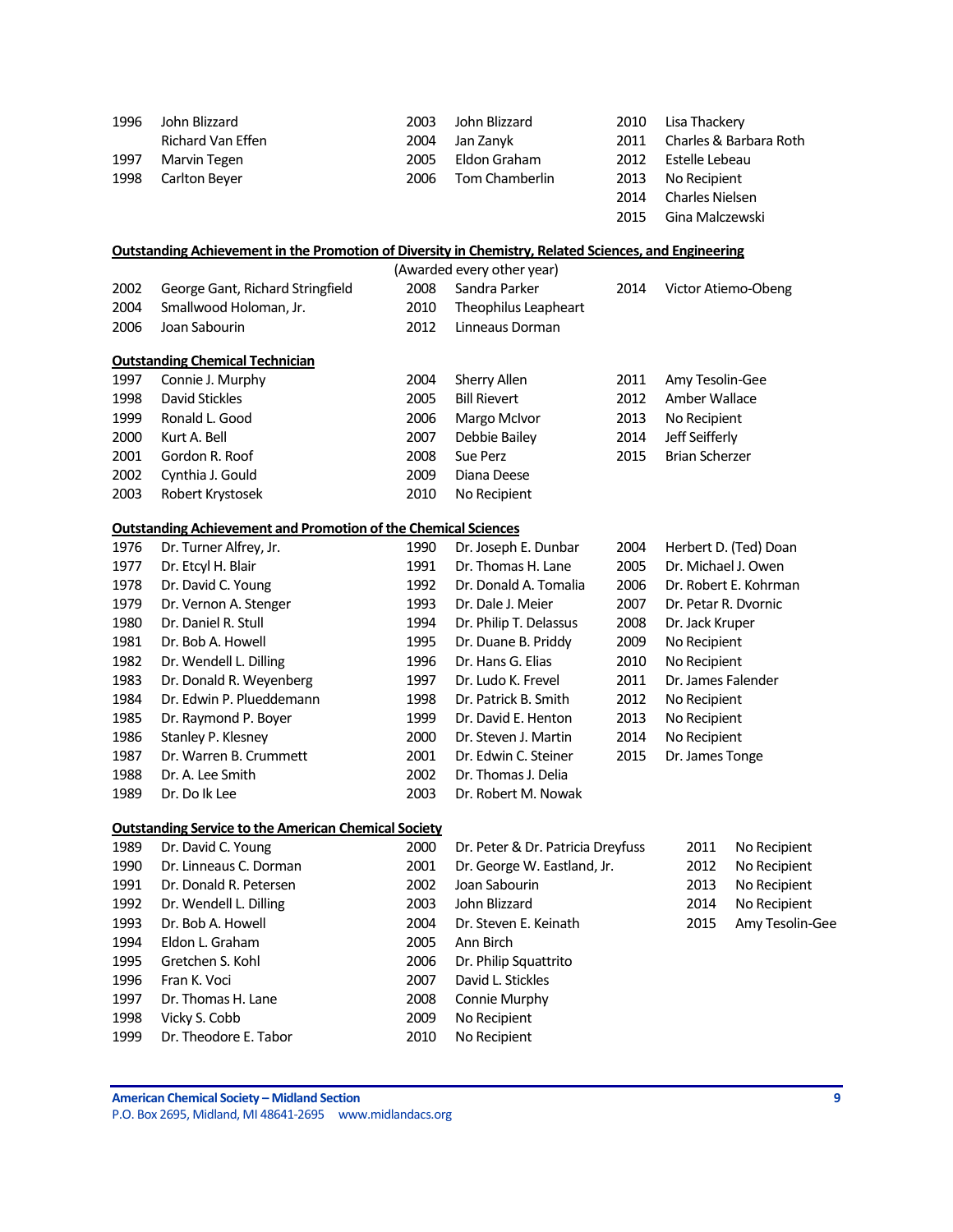# <span id="page-9-0"></span>**ACS National Awardsfor 2016–2017 Nomination** *Diana Deese, Awards Committee Chair, Midland Section ACS*

Editor's note: Several Midland Section ACS members have received various National ACS awards over the years. Please see their names, as noted, below.

[ACS Award for Achievement in Research for the Teaching and Learning of Chemistry](http://www.acs.org/content/acs/en/funding-and-awards/awards/national/bytopic/acs-award-for-achievement-in-research-for-the-teaching-and-learning-of-chemistry.html) [ACS Award for Affordable Green Chemistry](http://www.acs.org/content/acs/en/funding-and-awards/awards/national/bytopic/acs-award-for-affordable-green-chemistry.html) 2012 William J. Kruper [ACS Award for Computers in Chemical and Pharmaceutical Research](http://www.acs.org/content/acs/en/funding-and-awards/awards/national/bytopic/acs-award-for-computers-in-chemical-and-pharmaceutical-research.html) [ACS Award for Creative Advances in Environmental Science and Technology](http://www.acs.org/content/acs/en/funding-and-awards/awards/national/bytopic/acs-award-for-creative-advances-in-environmental-science-and-technology.html) 1986 Eugene E. Kenaga [ACS Award for Creative Invention](http://www.acs.org/content/acs/en/funding-and-awards/awards/national/bytopic/acs-award-for-creative-invention.html) 1984 Edwin P. Plueddemann [ACS Award for Creative Research and Applications of Iodine Chemistry](http://www.acs.org/content/acs/en/funding-and-awards/awards/national/bytopic/acs-award-for-creative-research-and-applications-of-iodine-chemistry.html) [ACS Award for Creative Work in Fluorine Chemistry](http://www.acs.org/content/acs/en/funding-and-awards/awards/national/bytopic/acs-award-for-creative-work-in-fluorine-chemistry.html) [ACS Award for Creative Work in Synthetic Organic Chemistry](http://www.acs.org/content/acs/en/funding-and-awards/awards/national/bytopic/acs-award-for-creative-work-in-synthetic-organic-chemistry.html) [ACS Award for Distinguished Service in the Advancement of Inorganic Chemistry](http://www.acs.org/content/acs/en/funding-and-awards/awards/national/bytopic/acs-award-for-distinguished-service-in-the-advancement-of-lnorganic-chemistry.html) [ACS Award for Encouraging Disadvantaged Students into Careers in the Chemical Sciences](http://www.acs.org/content/acs/en/funding-and-awards/awards/national/bytopic/acs-award-for-encouraging-disadvantaged-students-into-careers-in-the-chemical-sciences.html) [ACS Award for Encouraging Women into Careers in the Chemical Sciences](http://www.acs.org/content/acs/en/funding-and-awards/awards/national/bytopic/acs-award-for-encouraging-women-into-careers-in-the-chemical-sciences.html) [ACS Award for Research at an Undergraduate Institution](http://www.acs.org/content/acs/en/funding-and-awards/awards/national/bytopic/acs-award-for-research-at-an-undergraduate-institution.html) [ACS Award for Team Innovation](http://www.acs.org/content/acs/en/funding-and-awards/awards/national/bytopic/acs-award-for-team-innovation.html) [ACS Award in Analytical Chemistry](http://www.acs.org/content/acs/en/funding-and-awards/awards/national/bytopic/acs-award-in-analytical-chemistry.html) **[ACS Award in Applied Polymer Science](http://www.acs.org/content/acs/en/funding-and-awards/awards/national/bytopic/acs-award-in-applied-polymer-science.html)** 1970 Raymond F. Boyer [ACS Award in Chromatography](http://www.acs.org/content/acs/en/funding-and-awards/awards/national/bytopic/acs-award-in-chromatography.html) 1991 Hamish Small [ACS Award in Colloid Chemistry](http://www.acs.org/content/acs/en/funding-and-awards/awards/national/bytopic/acs-award-in-colloid-chemistry.html) [ACS Award in Industrial Chemistry](http://www.acs.org/content/acs/en/funding-and-awards/awards/national/bytopic/acs-award-in-industrial-chemistry.html) [ACS Award in Inorganic Chemistry](http://www.acs.org/content/acs/en/funding-and-awards/awards/national/bytopic/acs-award-in-inorganic-chemistry.html) [ACS Award in Organometallic Chemistry](http://www.acs.org/content/acs/en/funding-and-awards/awards/national/bytopic/acs-award-in-organometallic-chemistry.html) [ACS Award in Polymer Chemistry](http://www.acs.org/content/acs/en/funding-and-awards/awards/national/bytopic/acs-award-in-polymer-chemistry.html) 1973 Turner Alfrey, Jr. [ACS Award in Pure Chemistry](http://www.acs.org/content/acs/en/funding-and-awards/awards/national/bytopic/acs-award-in-pure-chemistry.html) [ACS Award in Separations Science and Technology](http://www.acs.org/content/acs/en/funding-and-awards/awards/national/bytopic/acs-award-in-separations-science-and-technology.html) [ACS Award in Surface Chemistry](http://www.acs.org/content/acs/en/funding-and-awards/awards/national/bytopic/acs-award-in-surface-chemistry.html) [ACS Award in the Chemistry of Materials](http://www.acs.org/content/acs/en/funding-and-awards/awards/national/bytopic/acs-award-in-the-chemistry-of-materials.html) [ACS Award in Theoretical Chemistry](http://www.acs.org/content/acs/en/funding-and-awards/awards/national/bytopic/acs-award-in-theoretical-chemistry.html) [Award for Volunteer Service to the American Chemical Society](http://www.acs.org/content/acs/en/funding-and-awards/awards/national/bytopic/award-for-volunteer-service-to-the-american-chemical-society.html) [Roger Adams Award in Organic Chemistry](http://www.acs.org/content/acs/en/funding-and-awards/awards/national/bytopic/roger-adams-award-in-organic-chemistry.html) [Alfred Bader Award in Bioinorganic or Bioorganic Chemistry](http://www.acs.org/content/acs/en/funding-and-awards/awards/national/bytopic/alfred-bader-award-in-bioinorganic-or-bioorganic-chemistry.html) [Earle B. Barnes Award for Leadership in Chemical Research Management](http://www.acs.org/content/acs/en/funding-and-awards/awards/national/bytopic/earle-b-barnes-award-for-leadership-in-chemical-research-management.html) 1987 Malcolm E. Pruitt 2009 Gregg A. Zank 2014 William F. Banholzer [Ronald Breslow Award for Achievement in Biomimetic Chemistry](http://www.acs.org/content/acs/en/funding-and-awards/awards/national/bytopic/ronald-breslow-award-for-achievement-in-biomimetic-chemistry.html)

**American Chemical Society – Midland Section 10**

P.O. Box 2695, Midland, MI 48641-2695 www.midlandacs.org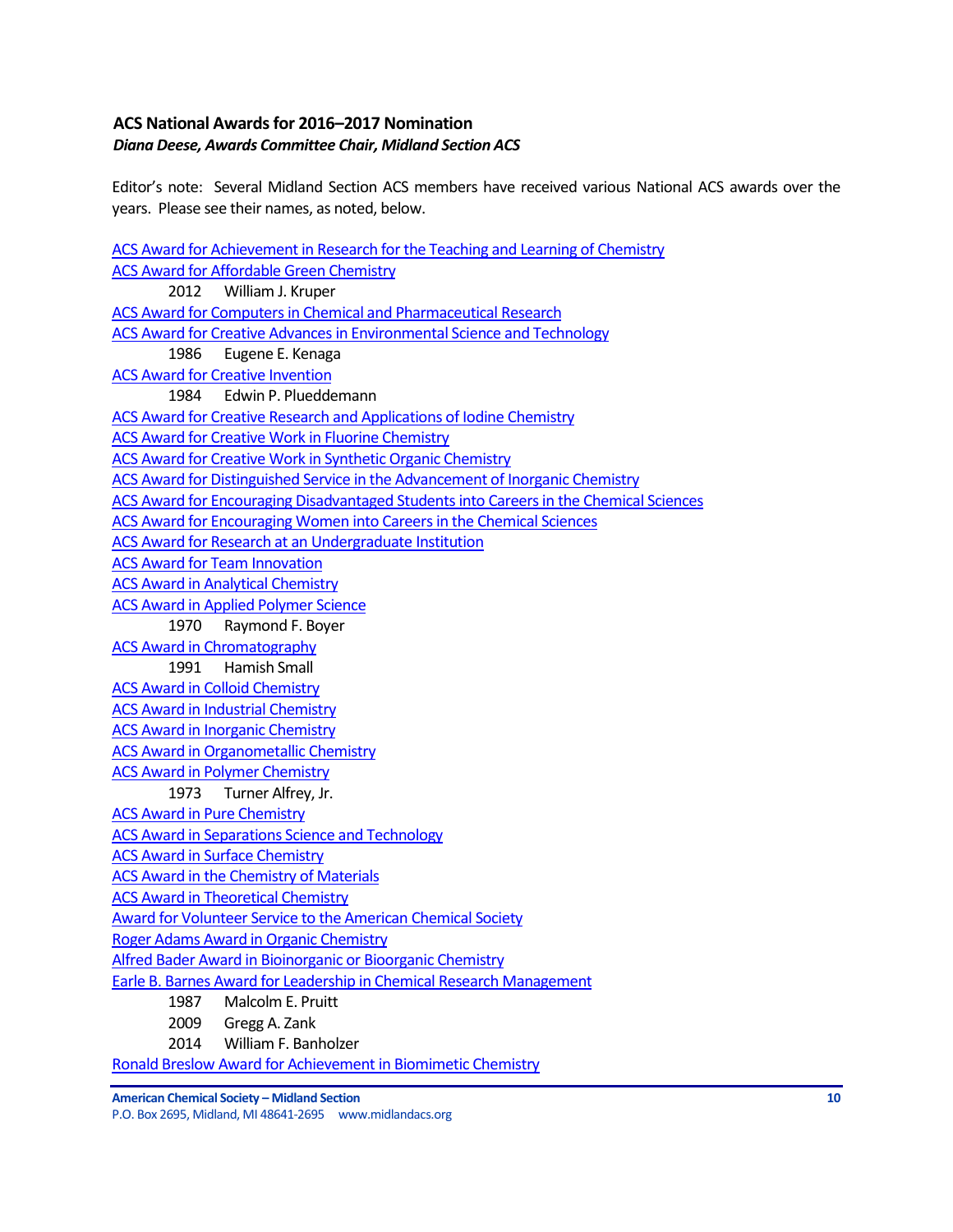[Herbert C. Brown Award for Creative Research in Synthetic Methods](http://www.acs.org/content/acs/en/funding-and-awards/awards/national/bytopic/herbert-c-brown-award-for-creative-research-in-synthetic-methods.html)

[James Bryant Conant Award in High School Chemistry Teaching](http://www.acs.org/content/acs/en/funding-and-awards/awards/national/bytopic/james-bryant-conant-award-in-high-school-chemistry-teaching.html)

[Arthur C. Cope Award](http://www.acs.org/content/acs/en/funding-and-awards/awards/national/bytopic/arthur-c-cope-award.html)

[Arthur C. Cope Scholar Awards](http://www.acs.org/content/acs/en/funding-and-awards/awards/national/bytopic/arthur-c-cope-scholar-awards.html)

[Elias J. Corey Award for Outstanding Original Contribution in Organic Synthesis by a Young Investigator](http://www.acs.org/content/acs/en/funding-and-awards/awards/national/bytopic/elias-j-corey-award-for-outstanding-original-contribution-in-organic-synthesis-by-a-young-investigator.html)

[F. Albert Cotton Award in Synthetic Inorganic Chemistry](http://www.acs.org/content/acs/en/funding-and-awards/awards/national/bytopic/f-albert-cotton-award-in-synthetic-inorganic-chemistry.html)

[Peter Debye Award in Physical Chemistry](http://www.acs.org/content/acs/en/funding-and-awards/awards/national/bytopic/peter-debye-award-in-physical-chemistry.html)

[Frank H. Field and Joe L. Franklin Award for Outstanding Achievement in Mass Spectrometry](http://www.acs.org/content/acs/en/funding-and-awards/awards/national/bytopic/frank-h-field-and-joe-l-franklin-award-for-outstanding-achievement-in-mass-spectrometry.html)

Francis P. Garvan - [John M. Olin Medal](http://www.acs.org/content/acs/en/funding-and-awards/awards/national/bytopic/francis-p-garvan-john-m-olin-medal.html)

James T. Grady - [James H. Stack Award for Interpreting Chemistry for the Public](http://www.acs.org/content/acs/en/funding-and-awards/awards/national/bytopic/james-t-grady-james-h-stack-award-for-interpreting-chemistry-for-the-public.html)

[Harry Gray Award for Creative Work in Inorganic Chemistry by a Young Investigator](http://www.acs.org/content/acs/en/funding-and-awards/awards/national/bytopic/harry-gray-award-for-creative-work-in-inorganic-chemistry-by-a-y.html)

[Ernest Guenther Award in the Chemistry of Natural Products](http://www.acs.org/content/acs/en/funding-and-awards/awards/national/bytopic/ernest-guenther-award-in-the-chemistry-of-natural-products.html)

[Kathryn C. Hach Award for Entrepreneurial Success](http://www.acs.org/content/acs/en/funding-and-awards/awards/national/bytopic/entrepreneurial-success.html)

[E. B. Hershberg Award for Important Discoveries in Medicinally Active Substances](http://www.acs.org/content/acs/en/funding-and-awards/awards/national/bytopic/e-b-hershberg-award-for-important-discoveries-in-medicinally-active-substances.html)

[Joel Henry Hildebrand Award in the Theoretical and Experimental Chemistry of Liquids](http://www.acs.org/content/acs/en/funding-and-awards/awards/national/bytopic/joel-henry-hildebrand-award-in-the-theoretical-and-experimental-chemistry-of-liquids.html)

[Frederic Stanley Kipping Award in Silicon Chemistry](http://www.acs.org/content/acs/en/funding-and-awards/awards/national/bytopic/frederic-stanley-kipping-award-in-silicon-chemistry.html)

1990 John L. Speier, Jr.

[E. V. Murphree Award in Industrial and Engineering Chemistry](http://www.acs.org/content/acs/en/funding-and-awards/awards/national/bytopic/e-v-murphree-award-in-industrial-and-engineering-chemistry.html)

[Nakanishi Prize](http://www.acs.org/content/acs/en/funding-and-awards/awards/national/bytopic/nakanishi-prize.html)

[Nobel Laureate Signature Award for Graduate Education in Chemistry](http://www.acs.org/content/acs/en/funding-and-awards/awards/national/bytopic/nobel-laureate-signature-award-for-graduate-education-in-chemistry.html)

[James Flack Norris Award in Physical Organic Chemistry](http://www.acs.org/content/acs/en/funding-and-awards/awards/national/bytopic/james-flack-norris-award-in-physical-organic-chemistry.html)

[George A. Olah Award in Hydrocarbon or Petroleum Chemistry](http://www.acs.org/content/acs/en/funding-and-awards/awards/national/bytopic/george-a-olah-award-in-hydrocarbon-or-petroleum-chemistry.html)

[Charles Lathrop Parsons Award](http://www.acs.org/content/acs/en/funding-and-awards/awards/national/bytopic/charles-lathrop-parsons-award.html)

[George C. Pimentel Award in Chemical Education](http://www.acs.org/content/acs/en/funding-and-awards/awards/national/bytopic/george-c-pimentel-award-in-chemical-education.html)

[Priestley Medal](http://www.acs.org/content/acs/en/funding-and-awards/awards/national/bytopic/priestley-medal.html)

[Glenn T. Seaborg Award for Nuclear Chemistry](http://www.acs.org/content/acs/en/funding-and-awards/awards/national/bytopic/glenn-t-seaborg-award-for-nuclear-chemistry.html)

[Gabor A. Somorjai Award for Creative Research in Catalysis](http://www.acs.org/content/acs/en/funding-and-awards/awards/national/bytopic/gabor-a-somorjai-award-for-creative-research-in-catalysis.html)

[George and Christine Sosnovsky Award for Cancer Research](http://www.acs.org/content/acs/en/funding-and-awards/awards/national/bytopic/the-george-and-christine-sosnovsky-award-for-cancer-research.html)

[E. Bright Wilson Award in Spectroscopy](http://www.acs.org/content/acs/en/funding-and-awards/awards/national/bytopic/e-bright-wilson-award-in-spectroscopy.html)

[Ahmed Zewail Award in Ultrafast Science and Technology](http://www.acs.org/content/acs/en/funding-and-awards/awards/national/bytopic/the-ahmed-zewail-award-in-ultrafast-science-and-technology.html)

[Heroes of Chemistry](http://www.acs.org/content/acs/en/funding-and-awards/awards/industry/heroes.html)

- 1999 Etcyl Blair, Ray Rigterink, Art Sexton
- 2000 L.C. Rubens

2015 David Devore, David Neithamer, Peter Nickias, Jasson Patton, James Stevens, David Wilson

Criteria and deadlines for the National ACS awards, and other grants and considerations, can be found at <http://www.acs.org/content/acs/en/funding-and-awards/awards/national/nominations.html>

### **National ACS Fellows from the Midland Section**

- 2010 Wendell L. Dilling, Michael J. Owen
- 2011 Bob A. Howell, Thomas H. Lane, Connie J. Murphy
- 2013 Patrick B. Smith
- 2014 Janet M. Smith
- 2015 Gretchen S. Kohl

**American Chemical Society – Midland Section 11** P.O. Box 2695, Midland, MI 48641-2695 www.midlandacs.org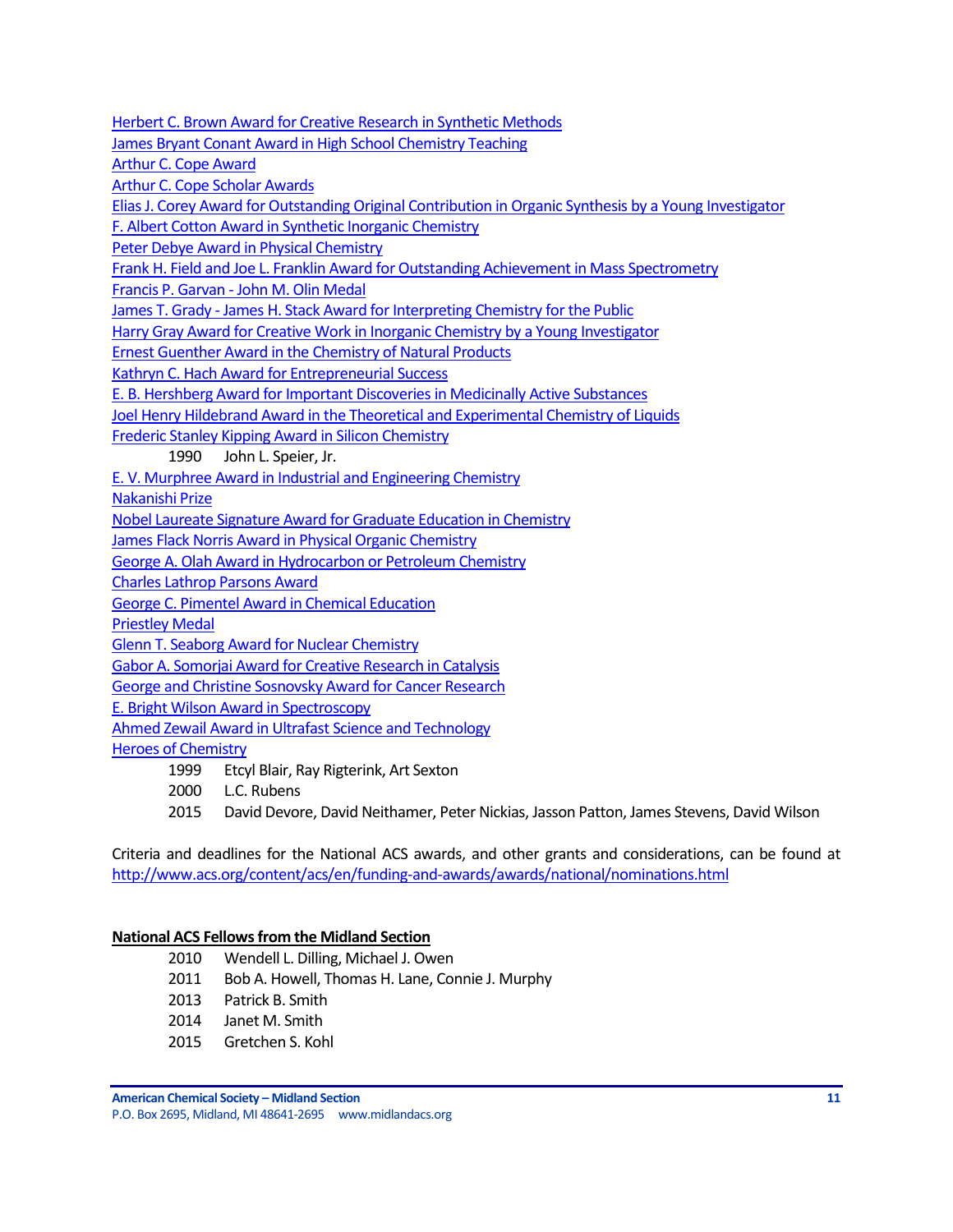# <span id="page-11-0"></span>**Upcoming Events Sponsored by the Mid-Michigan Section of AIChE** *Defne Kayrak-Talay, Program Chair, Mid-Michigan AIChE*

All Midland Section ACS members are cordially invited to attend any of several invited-speaker events hosted by the Mid-Michigan Section of the AIChE. These meetings are held at the Grand Traverse Pie Company, 2600 North Saginaw Road, in Midland. Admission is free and may be accompanied by a limited supply of free sandwiches or pizza with other food available for purchase on site. Meeting times and locations are subject to change, so be sure to check out the [Mid-Michigan AIChE](http://www.aiche.org/community/sites/local-sections/mid-michigan) website for any updates to the schedule.

Some of the following events may be of interest to Midland Section ACS members. More information on each of these events, including presentation abstracts and short bio sketches of the presenters, is available or will be updated periodically in upcoming issues of the [MMAIChE Newsletter.](http://www.aiche.org/community/sites/local-sections/mid-michigan/newsletters) You may also contact Bruce Holden (Secretary, Mid-Michigan AIChE) a[t bsholden@dow.com](mailto:bsholden@dow.com) or 989-636-5225 for more information.

- **Adam Peterson**, Project Leader, Dow Corning Corporation *The Pervasive and Surprising Uses of Silicones* Tuesday, February 23, 2016, 6:00 PM dinner (optional), 7:00 PM presentation
- **John Bissell**, Co-founder, Micromidas, Inc. *Evolution of a Start-up* March TBD, 2016, 6:00 PM dinner (optional), 7:00 PM presentation
- **Jeff Zawisza**, Fellow, The Dow Chemical Company *Advanced Manufacturing* April TBD, 2016, 6:00 PM dinner (optional), 7:00 PM presentation

# <span id="page-11-1"></span>**In Past Issues of** *The Midland Chemist Wendell L. Dilling, Director and Historian, Midland Section ACS*

### **50 Years Ago**, *The Midland Chemist* **1966**, *2*, No. 9 (March), 3.

In *Editorial Fragments, Editor's Dilemma* by J. E. Dunbar, Editor, *The Midland Chemist*: "The editor's dilemma is universal. Whether his product is a country weekly, a scientific journal or a local section publication, he is confronted at each deadline with one of two problems: not enough copy or too much copy. Last month we had an unexpected bumper crop of copy with only enough advertising to pay for the usual twelve page issue. This month the situation has reversed. Our friend and colleague, Dr. C. B. Roberts, business manager, has found that his many hours of letter-writing have paid off: nearly eight pages of advertising copy have forced a sixteen page issue. This has left more columns open for editorial copy - a situation for which we were not prepared. We are, therefore, now looking for volunteers from the local section to fill positions on the Midland Chemist as feature editor, advertising solicitor, historian and news editor. Those of you who enjoy literary work are invited to apply. Call or write a note to the editor."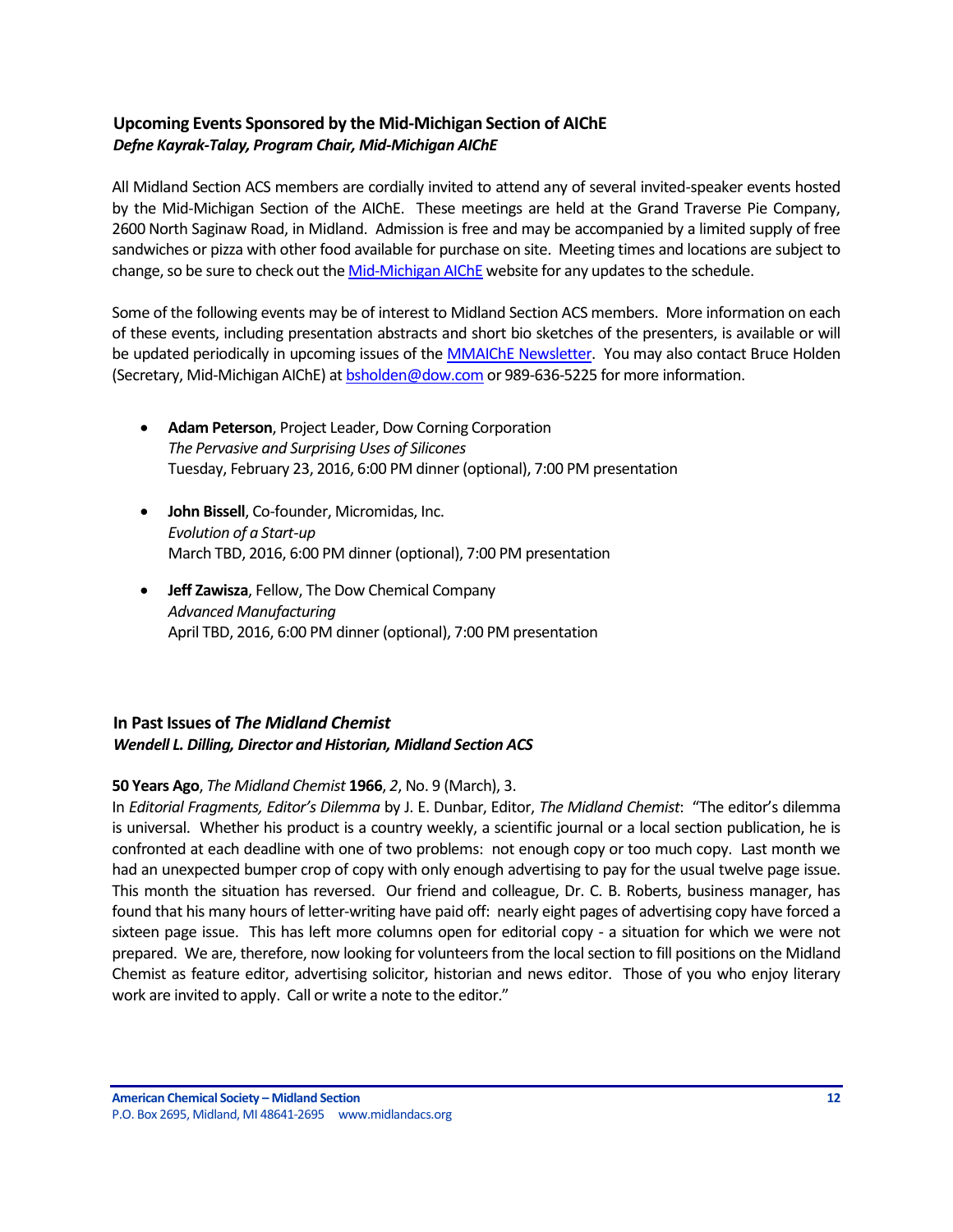### **40 Years Ago**, *The Midland Chemist* **1976**, *13*, No. 3, 10.

In *ACS Midland Section Award* by James K. Pierce: "At the February meeting of the ACS Midland Section Board, the 1976 awards program was endorsed. A part of this program includes the establishment of an annual ACS Midland Section Award.

The award is to be presented to an individual in the Midland Section geographic area to recognize "outstanding achievement and promotion of the chemical sciences." Nominations for the award must come from ACS members, but nominees need not be members. The award consists of a plaque which will be presented at the Fall Scientific Meeting."

### **30 Years Ago**, *The Midland Chemist* **1986**, *23*, No. 2, 2.

In *Letter to the Editor* by George L. Gilbert, Professor of Chemistry, Denison University: "Dear Editor,

The introduction of chemistry sets such as those by A.C. Gilbert (the Gilbert Chemistry Set) has impacted on the career choices of many chemists and chemical engineers according to numerous anecdotal reports. I am seeking to determine the nature and types of experiences of a large number of such individuals in order to develop a balanced report to deliver to a Symposium entitled "Chemistry in informal Settings" to be included in the upcoming American Chemical Society National Meeting to be held at Anaheim, California. Publication in an appropriate journal will also be considered.

I am writing to solicit input in the form of letters, news articles, or other sources which attest to the ways the introduction of these sets of chemicals and accompanying directions impacted on any users career choices."

### **20 Years Ago**, *The Midland Chemist* **1996**, *33*, No. 2, 10.

In *1996 Fall Scientific Meeting Scheduled*: "It is time to begin to think about the Fall Scientific Meeting. This year, the meeting is planned for Saturday, October 26th at Delta College. The theme for the meeting is "Chemistry's Image in Society". The emphasis is on the need for better communication with the general public to improve understanding of chemistry's benefits to society.

In keeping with that theme, we have been fortunate to get Dr. Ronald C. Breslow, current president of the American Chemical Society and S.L. Mitchill Professor of Chemistry at Columbia University to agree to be the keynote speaker.

We think Dr. Breslow is uniquely suited to present this years keynote address. In his recent presidential message in Chemical & Engineering News (Jan. 1, 1996), he eloquently discussed the image of chemistry and his views on public outreach, communication, education and government relations."

### **10 Years Ago**, *The Midland Chemist* **2006**, *43*, No. 1, 8.

In *Scholarship Fund Drive Contributors Acknowledged* by Lin Dorman: "The Midland Section of the ACS is proud to present the contributors to the Inaugural Fund Drive, which was initiated in October 2003 to create an endowed scholarship fund. This endowment was started with the Midland Area Community Foundation at the threshold level of \$5,000, with the ultimate fund goal of \$100,000, which would provide up to five annual scholarships of \$1,000 or more. These scholarships are intended forstudents seeking academic degrees in the chemical sciences at colleges and universities in the Midland Section area."

### <span id="page-12-0"></span>**Upcoming Dates, Events, and Other Updates**

 February 1 (7:00 – 9:00 PM) – ACS Board meeting, MCFTA Board Room (in person), or via a WebEx conference call connection at [Midland Section WebEx Board Meeting](https://meetings.webex.com/collabs/meetings/join?uuid=MDUIF3K1F2PHUAY4ZKRYDP7EXH-MIS), phone number: 866-299-7945, participant code: 9837036#.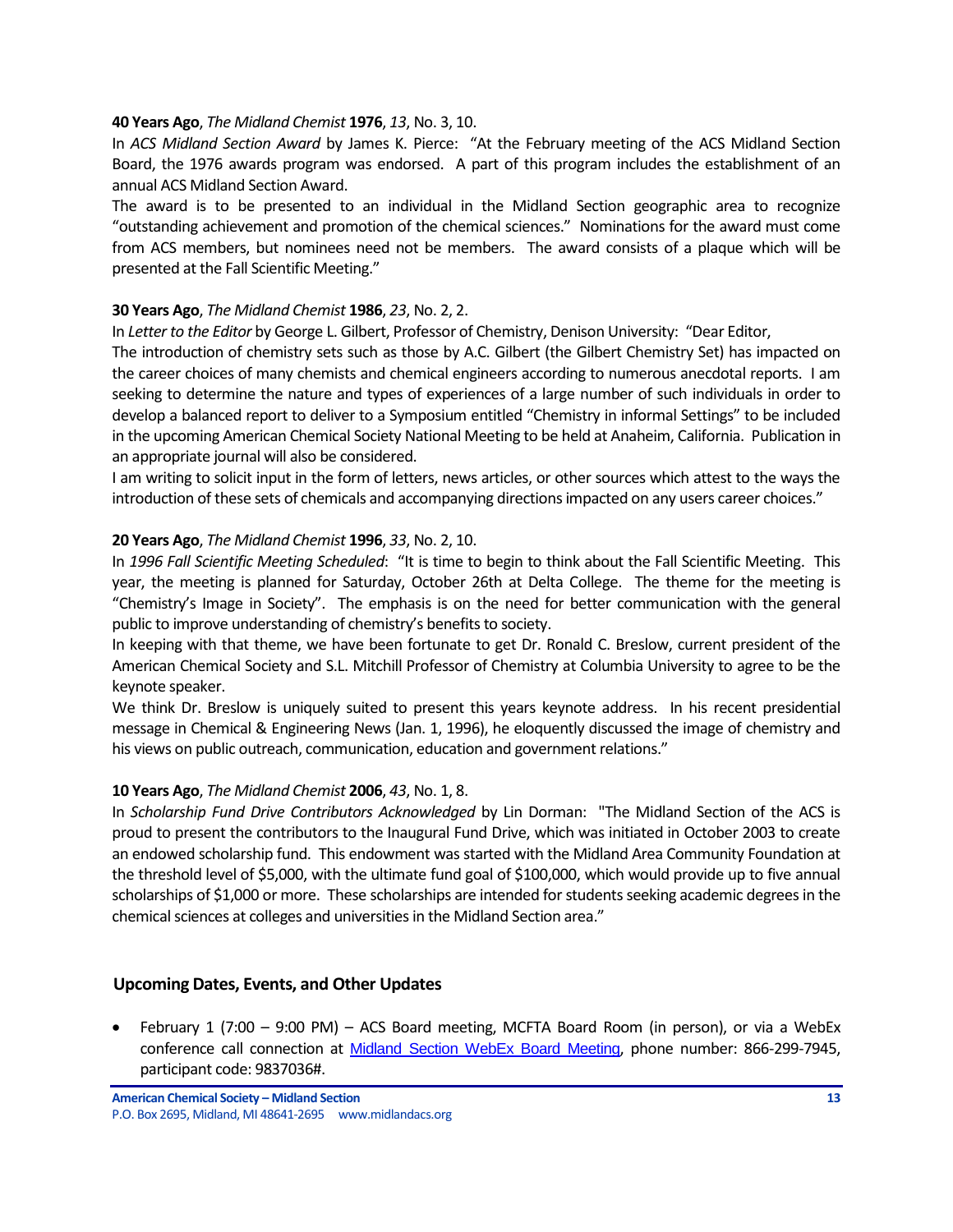- February 19 (6:00 10:30 PM) Chili Dinner and Game Night Fundraiser hosted by the ACS local section student members. Location: Creative 360, 1517 Bayliss Street, Midland. RSVP by February 17. See page 3 for additional details and RSVP contact information.
- February 23 (6:00 8:00 PM) MMAIChE sponsored lecture, *The Pervasive and Surprising Uses of Silicones*, presented by Adam Peterson, Project Leader, Dow Corning Corporation. Location and time: Grand Traverse Pie Company, 2600 North Saginaw Road, Midland, 6:00 PM dinner (optional), 7:00 PM presentation. More information, including presentation abstract and short bio sketch of the presenter, is available or will be updated periodically in upcoming issues of the [MMAIChE Newsletter.](http://www.aiche.org/community/sites/local-sections/mid-michigan/newsletters) You may also contact Bruce Holden (Secretary, Mid-Michigan AIChE) at [bsholden@dow.com.](mailto:bsholden@dow.com)
- March TBD (6:00 8:00 PM) MMAIChE sponsored lecture, *Evolution of a Start-up*, presented by John Bissell, Co-founder, Micromidas, Inc. Location and time: Grand Traverse Pie Company, 2600 North Saginaw Road, Midland, 6:00 PM dinner (optional), 7:00 PM presentation. More information, including presentation abstract and short bio sketch of the presenter, is available or will be updated periodically in upcoming issues of the [MMAIChE Newsletter.](http://www.aiche.org/community/sites/local-sections/mid-michigan/newsletters) You may also contact Bruce Holden (Secretary, Mid-Michigan AIChE) a[t bsholden@dow.com.](mailto:bsholden@dow.com)
- March 3 (8:00 AM 12:00 PM) A SciTech Next Generation teacher workshop will be held in Lansing (Radisson Hotel), in conjunction with the Michigan Science Teacher Association. For more information, contact Gina Malczewski a[t reginamalczewski@gmail.com.](mailto:reginamalczewski@gmail.com)
- March 6–10 Kids and Chemistry/Teacher Support will be participating in Pittcon Science Week in Atlanta with student and teacher workshops. For more information, contact Gina Malczewski at [reginamalczewski@gmail.com.](mailto:reginamalczewski@gmail.com)
- March 7 (6:00 PM 9:00 PM) ACS Board meeting, Grand Traverse Pie Company, 2600 North Saginaw Road, in Midland, 6:00 PM purchase dinner (optional), 6:30 PM meeting begins. This meeting replaces the regularly scheduled board meeting that would normally take place at the Midland Center for the Arts.
- March 13–17, 251<sup>st</sup> ACS National Meeting & Exposition, San Diego, CA. For more information, see [http://www.acs.org/content/acs/en/meetings/spring-2016.html.](http://www.acs.org/content/acs/en/meetings/spring-2016.html)
- April TBD (6:00 8:00 PM) MMAIChE sponsored lecture, *Advanced Manufacturing*, presented by Jeff Zawisza, Fellow, The Dow Chemical Company. Location and time: Grand Traverse Pie Company, 2600 North Saginaw Road, Midland, 6:00 PM dinner (optional), 7:00 PM presentation. More information, including presentation abstract and short bio sketch of the presenter, is available or will be updated periodically in upcoming issues of the [MMAIChE Newsletter.](http://www.aiche.org/community/sites/local-sections/mid-michigan/newsletters) You may also contact Bruce Holden (Secretary, Mid-Michigan AIChE) a[t bsholden@dow.com.](mailto:bsholden@dow.com)
- April 1 Deadline for Midland Section ACS Spring Awards nominations to honor outstanding educators, volunteers, and colleagues. For more information, contact Diana Deese, Midland Section ACS Awards Committee Chair, a[t dkdeese@dow.com](mailto:dkdeese@dow.com) or 989-636-9915.
- April 4 (7:00 9:00 PM) ACS Board meeting, MCFTA Board Room (in person), or via a WebEx conference call connection at [Midland Section WebEx Board Meeting](https://meetings.webex.com/collabs/meetings/join?uuid=MDUIF3K1F2PHUAY4ZKRYDP7EXH-MIS), phone number: 866-299-7945, participant code: 9837036#.
- April 12, 2016 (save the date) Evening dinner meeting with Jacqueline K. Barton, 2015 National ACS Priestley Medal recipient; Chair, Division of Chemistry & Chemical Engineering and Arthur & Marian Hanisch Memorial Professor, California Institute of Technology; and Board member of The Dow Chemical Company. For more information, contact Jaime Curtis-Fisk a[t jlcurtisfisk@dow.com.](mailto:jlcurtisfisk@dow.com)
- April 16 (10:00 AM 2:00 PM) Earth Day Expo at Midland Center for the Arts. Demonstrations and hands-on activities for all ages. FREE admission. For more information, se[e http://www.mcfta.org/.](http://www.mcfta.org/)